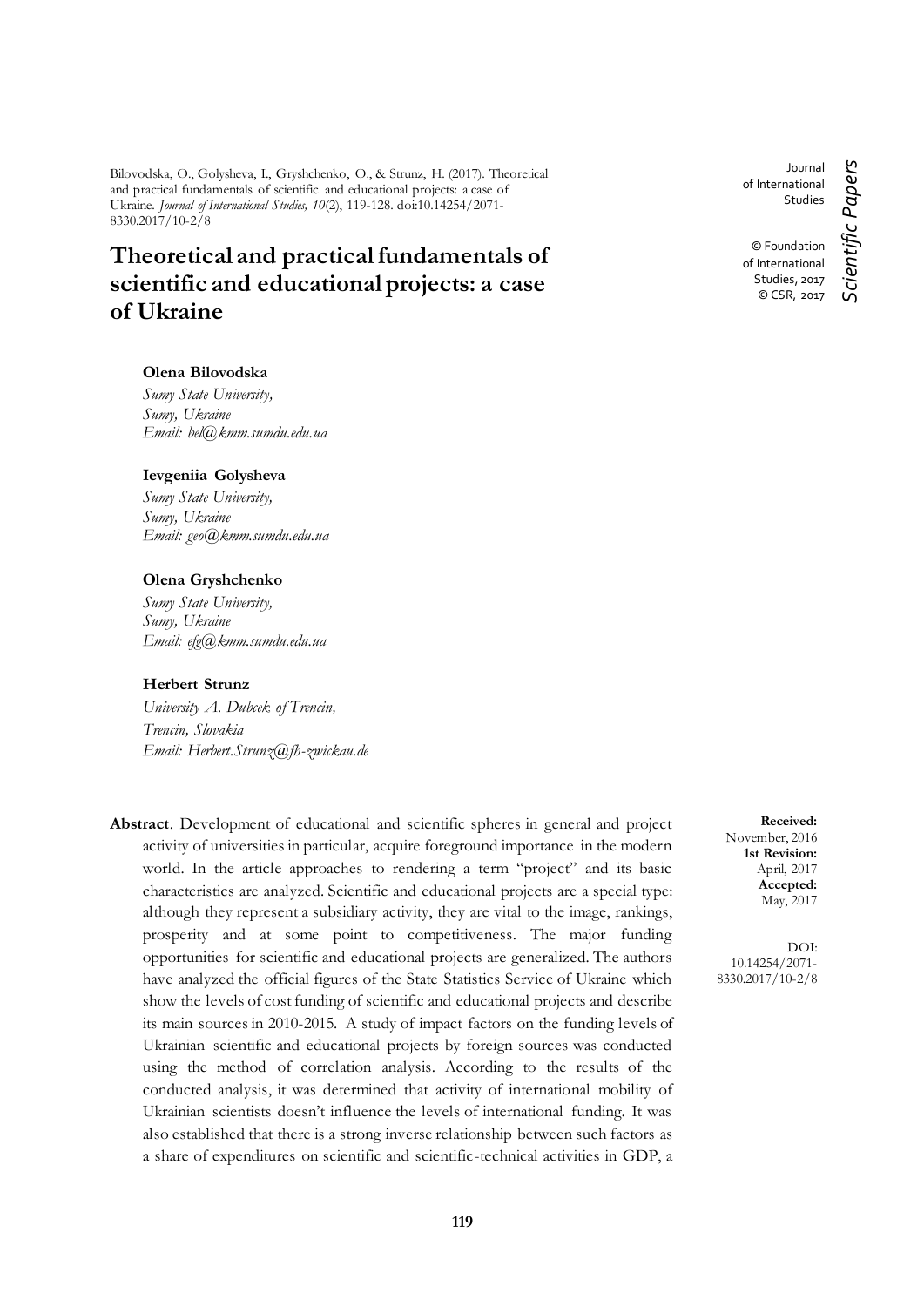number of organizations involved in scientific and scientific-technical activities and a number of grants for scientific research received from international funds.

**Keywords:** economic development, project, grant, project financing, correlation, funding opportunities.

**JEL Classification:** O22, I20, I23, I29

#### **1. INTRODUCTION. A PROJECT: DEFINITION AND CHARACTERISTICS**

Education is an intellectual resource for social modernization and also a lift for individually incoming social mobility. That is why development of educational and scientific spheres in general and project activity of universities in particular acquire foreground importance in the modern world. In this context it is necessary to consider the basic terms and correlations of project management. The term "project" comes from the Latin word "projectus" (which was formed from the words "pro" (forward) and "jacere" (to throw)) and means "to throw or cast forward". In general, project is an accurately stated piece of research (Webster's Seventh New Collegiate Dictionary, 1961, p. 681).

A Guide to the Project management Body Knowledge (PMBOK guide, 2004, 2013) provides two main ideas of any projects: non permanent (lasting for only a limited period of time with definite opening and closure date) and distinctive (the result of the project is unique or has some distinguishing attributes from the existing items).

There are different interpretations of the concept "project" in the modern literature and in the Internet. However, a big variety of approaches shows that the meaning of the terms is very similar. The classification is given in the table below (table 1).

Brandon (2006, p. 9) argues that any project has a list of the key characteristics: temporary endeavour with a beginning and an end; often broken into subprojects (or phases); creates a unique product or service; launched with a purpose; has interrelated activities (tasks); is an instrument of change.

Manning (2007) gives an interesting opinion to the key constituents of projects. There are tasks to be accomplished, time to inform about how fast, in which order and until when project tasks are to be accomplished, and teams. On the other hand, Gaupin, Knopfel, Morris, Motzel, and Pannenbacker (1999, p. 23) mention that project attributes are novelty, complexity, legal conditions, interdisciplinarity, and work distribution.

Thus, we can summarise that the term "project" can be characterized by a number of attributes. The most common are the following: focus on specific goals (specific outcomes), focus on novelty, coordinated execution of many interrelated activities, resources consumption, time limitations (the launch date, periods of interim reports, report deadlines, the completion date etc.).

The project exists exactly as long as it is required to obtain the final result.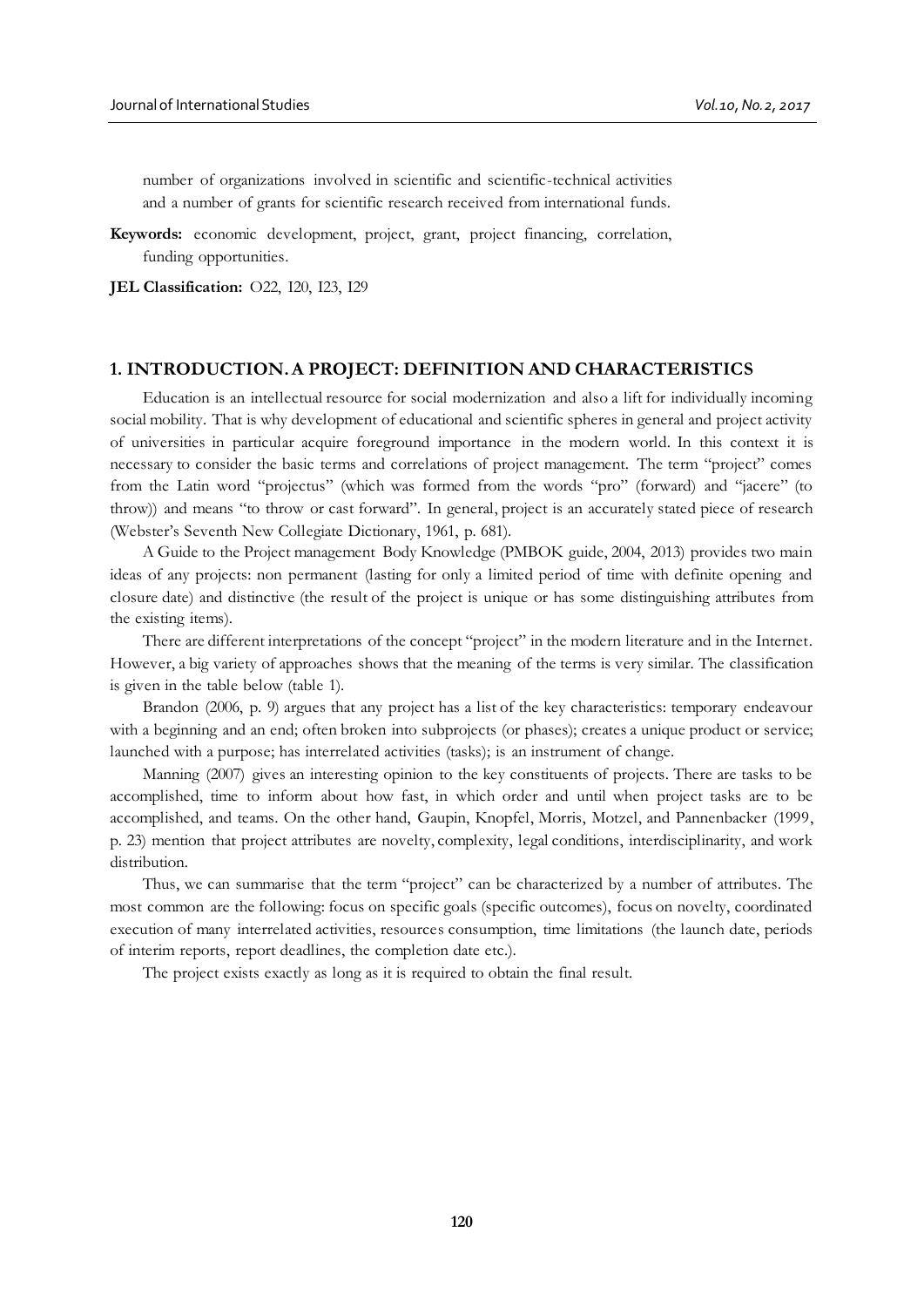Table 1

#### Generalization of rendering the term "project"

| Term's essence                                                                                                    | Source                                     |  |  |  |
|-------------------------------------------------------------------------------------------------------------------|--------------------------------------------|--|--|--|
| The project as a process or activity                                                                              |                                            |  |  |  |
| Project is a sequence of activities which are connected, conducted over a limited period                          | Baguley (2009)                             |  |  |  |
| of time, and targeted to generate a unique but well-defined outcome.                                              |                                            |  |  |  |
| Project is a limited in time and resources purposeful action on the creation of something.                        | Funtov (2011, p. 25)                       |  |  |  |
| Project is a unique activity, which includes coordinated implementation of actions for                            | Kovalev (2003)                             |  |  |  |
| achieving certain goals within a limited period of time.                                                          |                                            |  |  |  |
| Project is a temporary endeavour undertaken to create a unique product, service, or result.                       | PMBOK guide<br>(2004,                      |  |  |  |
|                                                                                                                   | 2013)                                      |  |  |  |
| Project is a unit, a complex of tasks and actions that have the following distinctive                             | Maliuk,<br>$\overline{\alpha}$<br>Niemchin |  |  |  |
| features: clear goals, connection between goals and resources, specific start and end dates                       | (2008, p. 220)                             |  |  |  |
| of the project, a certain degree of novelty purposes and conditions of implementation,                            |                                            |  |  |  |
| inevitability of various conflicts within and around the project.                                                 |                                            |  |  |  |
| Project is an endeavour in which human, material and financial resources are organised                            | Gaupin, Knopfel, Morris,                   |  |  |  |
| in a novel way, to undertake a unique scope of work, of given specification, within                               | Motzel, & Pannenbacker                     |  |  |  |
| constrains of cost and time, following a standard life cycle, so as to achieve beneficial                         | (1999, p. 90)                              |  |  |  |
| change defined by quantitative and qualitative objectives.                                                        |                                            |  |  |  |
| Projectis a unique, transient endeavour, undertaken to achieve planned objectives, which                          | Association for Project                    |  |  |  |
| could be defined in terms of outputs, outcomes or benefits.                                                       | Management (2015)                          |  |  |  |
| Project is a unique process, consisting of a set of coordinated and controlled activities                         | Indian<br>Bureau<br>of                     |  |  |  |
| with start and finish dates, undertaken to achieve an objective conforming to specific                            | Standards (2003, p. 2)                     |  |  |  |
| requirements, including the constraints of time, cost and resources                                               |                                            |  |  |  |
| The project as a set of activities                                                                                |                                            |  |  |  |
| Project is a unique set of processes consisting of coordinated and controlled activities                          | British<br>Standard<br>The                 |  |  |  |
| with start and end dates, performed to achieve project objectives                                                 | Institution $(2012, p. 3)$                 |  |  |  |
| Project is an initial intent, image of the object planned to create, presented in the form of                     | Raizberg, & Lozovskiy                      |  |  |  |
| its description, schemes, drawings, calculations, justifications, indicators)                                     | (2008, p. 298)                             |  |  |  |
| Project is a unique set of co-ordinated activities, with defined starting and finishing points,                   | Gaupin, Knopfel, Morris,                   |  |  |  |
| undertaken by an individual or organisation to meet specific objectives within a defined                          | Motzel, & Pannenbacker                     |  |  |  |
| schedule, cost and performance parameters.                                                                        | (1999, p. 90)                              |  |  |  |
| Project is a complex of scientific, research, design, social, economic, managerial, business                      | Tarasiuk, (2006, p. 10)                    |  |  |  |
| and other components, connected by resources, performers and deadlines (designed and                              |                                            |  |  |  |
| aimed at changing an object of management). Using all these components in a group                                 |                                            |  |  |  |
| helps to solve the problem more effectively and to reach a goal in a set period of time.                          |                                            |  |  |  |
| The project as an undertaking                                                                                     |                                            |  |  |  |
| Project is temporary undertaking to create a unique product or service with a defined start   Ward (2000, p. 163) |                                            |  |  |  |
| and end point and specific objectives that, when attained, signify completion.                                    |                                            |  |  |  |
| Project is an undertaking which is in principal characterised by its uniqueness of                                | Gaupin, Knopfel, Morris,                   |  |  |  |
| conditions; e.g. as objectives, clear time, cost and quality and other conditions,                                | Motzel, & Pannenbacker                     |  |  |  |
| differentiation to other endeavours, project specific organisation                                                | (1999, p. 90)                              |  |  |  |

*Source*: Compiled based on content analysis: (Baguley, 2009; Funtov, 2011; Kovalev, 2003; PMBOK guide, 2004, 2013; Maliuk & Niemchin, 2008; Gaupin, Knopfel, Morris, Motzel, & Pannenbacker, 1999; Association for Project Management, 2015; Bureau of Indian Standards, 2003; The British Standard Institution, 2012; Raizberg, & Lozovskiy, 2008; Tarasiuk, 2006; Ward, 2000)

### **2. SCIENTIFIC OR EDUCATIONAL PROJECT**

Universities can provide projects that cover scientific and educational spheres individually or in combination. In general, these projects include fundamental research, scientific or social experiments, technological or social platforms, educational and social programs. Scientific and educational projects are a special type: although they represent a university's subsidiary activity, they are vital for the university's image,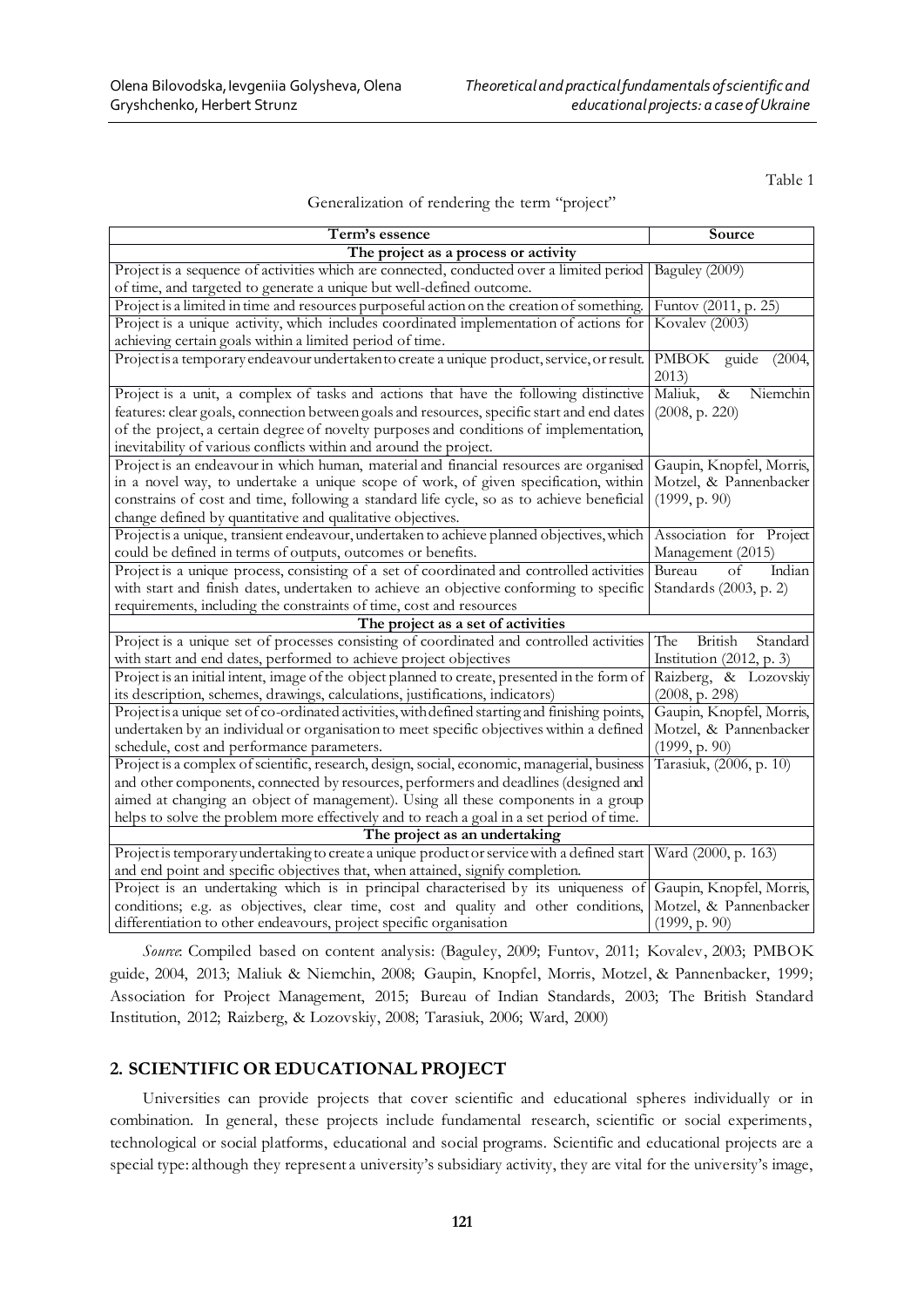rankings, prosperity and at some point, for competitiveness. Figure 1 illustrates possible project deliverables that are intended to be supplied to a customer or society.



**Figure 1. Scientific or educational project deliverables** *Source*: Own development

A wide range of funding opportunities exists to support programs and projects. The following sources are the most widespread in the scientific and educational sphere:

- 1. Granting is a support in a form of non-repayable funds given to launch and to develop specific project. Usually a grant maker defines the procedure submission process, and requires some level of compliance and reporting from a recipient. Usually (but not always) grant recipients are educational institutions, non-profit organizations, scientific institutions. For example, Horizon 2020, Erasmus+, European Regional Development Fund;
- 2. Awards and scholarships. It is a form of short-term academic financial aid (usually with a stipend) which is provided for researchers at all stages of their careers or scientific search. For example, Marie Skłodowska-Curie actions, Scholarship for Young Scientists Provided by the President of Ukraine;
- 3. State research and educational programs can be described as a funding for fundamental and applied research, extension and education to address certain social, economic or technological problem or scientific area. For example, The Agriculture and Food Research Initiative provided by US Department of Agriculture;
- 4. Sponsorship can be described as support of an event, project, person or organization financially or in a material form. Also sponsorship is a cash and/or in-kind fee paid to a project in return for access to the exploitable commercial potential associated with that project. For example, IBM Global Financing;
- 5. Business loan or bank loan. It is the reallocation of the assets for a certain period of time between the lender and the borrower at an interest rate, and evidenced by a note which specifies, among other things, the principal amount, interest rate, and date of repayment.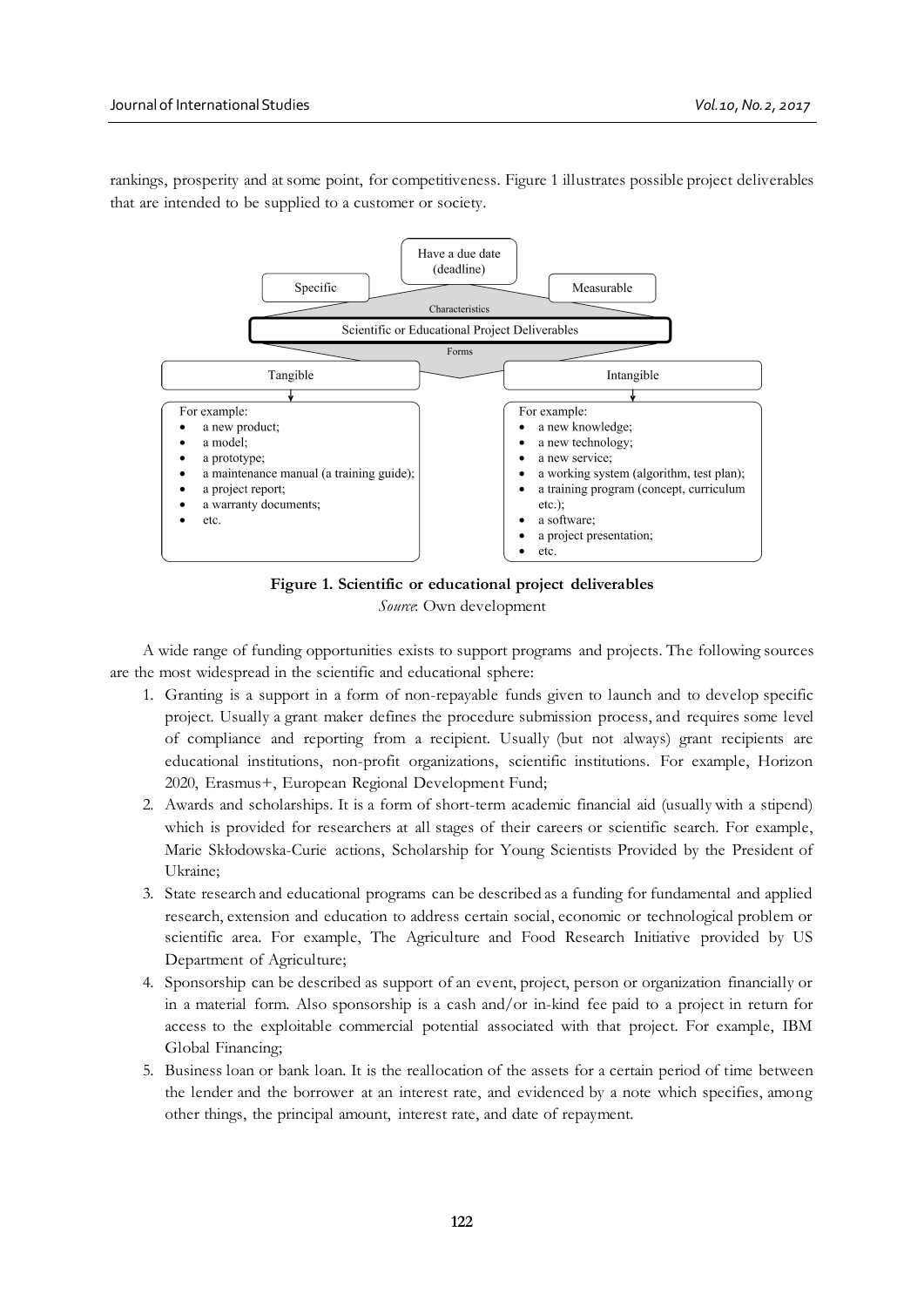

According to the official figures of the State Statistics Service of Ukraine, there is an increase in funding levels of scientific and educational projects in 2010-2015. Shares of such sources as state budget, project executors' own funds and foreign sources in the total amount of funding can be seen on Figure 2.



Analysis of Figure 2 shows that there is a decrease in the shares of state budget and foreign sources in the total amount of funding. Such changes happen due to increase in the shares of own funding and other financing sources (business sector, non-profit organizations, educational establishments, etc).

It should also be noted that state funding of scientific and educational projects in GDP is insignificant in comparison with EU countries. In 2014 the knowledge intensity of GDP of the closest European neighboring countries was higher than the Ukrainian one. For example, the knowledge intensity of GDP of Poland was  $0.94\%$ , of Slovakia –  $0.89\%$ , of Hungary –  $1.37\%$ , of Bulgaria –  $0.80\%$ . An average knowledge intensity of GDP in EU 28 amounts to 2,03%.

# **3. A STUDY OF IMPACT FACTORS ON THE FUNDING LEVELS OF UKRAINIAN SCIENTIFIC AND EDUCATIONAL PROJECTS BY FOREIGN SOURCES**

In order to conduct a research of impact factors on the funding levels of Ukrainian scientific and educational projects by foreign sources, the authors have put forward the following hypotheses:

1. The levels of foreign funding of scientific and educational projects are directly proportional to international mobility of Ukrainian scientists.

Travelling abroad for internship, studying and advanced professional training helps researchers gain experience which they can later use for development and implementation of scientific and educational projects. It also enhances integration of the Ukrainian science into international scientific and educational space. Adopting foreign experience makes is easier to form and send better applications for foreign funding of scientific and educational projects.

Direct participation in international conferences and workshops, teaching activities in foreign establishments improve the image of Ukrainian applicants, help to cooperate with foreign partners and discuss the key issues of joint applications.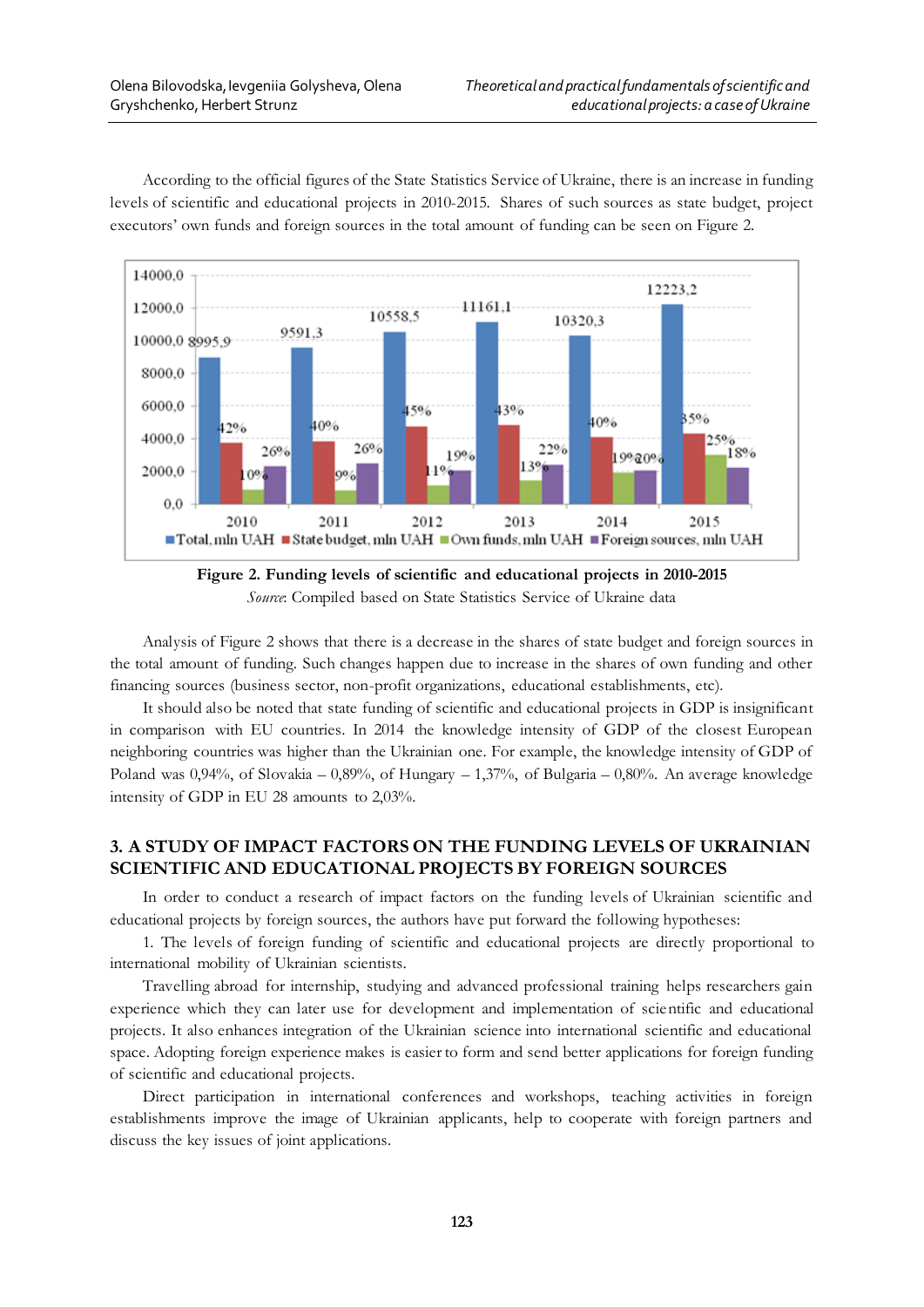2. The levels of foreign funding of scientific and educational projects are directly proportional to government support of scientific activity.

The economic well-being of a country can be indicative of stability and reliability of cooperation with its representatives and of acceptable level of risk for foreign grantors.

If a country provides significant funding for the development of its own science and education, researches can be more competitive in their efforts to get international grants. It draws attention of foreign donors as a result.

3. The levels of foreign funding of scientific and educational projects are directly proportional to a number of organizations involved in scientific and educational activities.

The higher the number of organizations involved in scientific and educational activities, the more applications for foreign funding can be generated. It also increases project options for international donors.

A large number of scientific and educational organizations creates competitiveness inside the country and encourages continuous improvement and self-development.

A correlation analysis will be used in order to verify the hypotheses. The figures used for research are taken from the official website of the State Statistics Service of Ukraine.

As a resulting attribute (Y) a number of grants received for scientific and educational projects from international funds in 2000-2015 (figure 3) has been chosen.



**Figure 3. A number of grants for scientific research received from international funds in 2000-2015** *Source*: Compiled based on State Statistics Service of Ukraine data

According to the analysis results of Figure 3, during the researched period there has been a 65% increase in a number of received grants from 1138 in 2000 to 1882 in 2015. At that an average annual growth rate of the number of grants was 4,1%.

To verify the hypotheses the following factors have been chosen as impact factors on a resulting attribute (table 2):

- *hypothesis 1*: a number of researchers who travelled outside Ukraine for scientific or educational reasons;
- *hypothesis 2*: a share of expenditures on scientific and scientific-technical activities in GDP;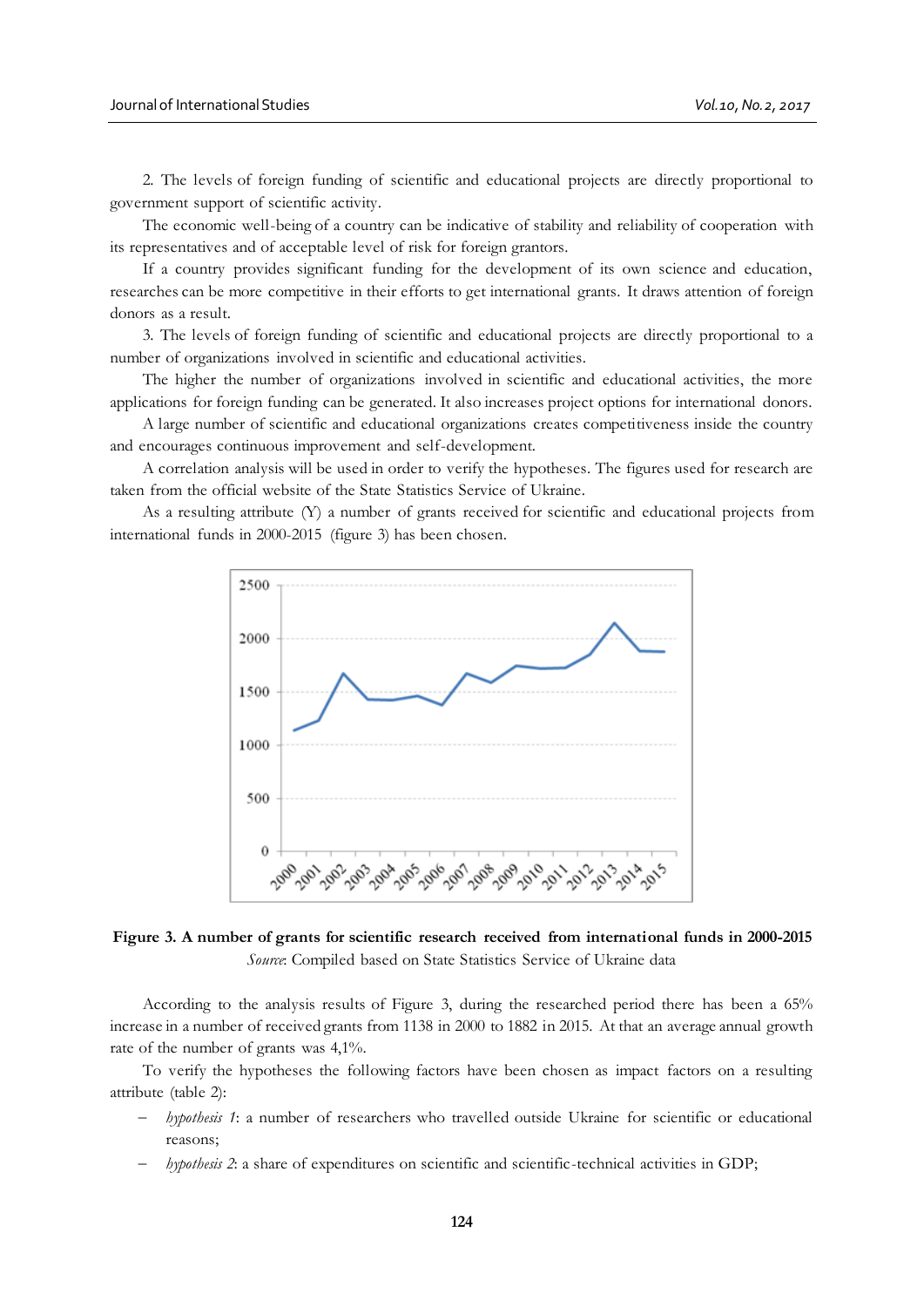*hypothesis 3*: organizations involved in scientific and scientific-technical activities.

Table 2

| Year | A number of researchers who<br>travelled outside Ukraine for<br>scientific or educational<br>reasons, individuals $(X_1)$ | A share of expenditures on<br>scientific and scientific-<br>technical activities in GDP, %<br>$(X_2)$ | Organizations involved in<br>scientific and scientific-<br>technical activities $(X_3)$ |
|------|---------------------------------------------------------------------------------------------------------------------------|-------------------------------------------------------------------------------------------------------|-----------------------------------------------------------------------------------------|
| 2000 | 11430                                                                                                                     | 0,96                                                                                                  | 1490                                                                                    |
| 2001 | 8639                                                                                                                      | 0,98                                                                                                  | 1479                                                                                    |
| 2002 | 10641                                                                                                                     | 0,95                                                                                                  | 1477                                                                                    |
| 2003 | 13190                                                                                                                     | 1,06                                                                                                  | 1487                                                                                    |
| 2004 | 9063                                                                                                                      | 1,03                                                                                                  | 1505                                                                                    |
| 2005 | 10115                                                                                                                     | 0,99                                                                                                  | 1510                                                                                    |
| 2006 | 8922                                                                                                                      | 0,92                                                                                                  | 1452                                                                                    |
| 2007 | 10983                                                                                                                     | 0,86                                                                                                  | 1404                                                                                    |
| 2008 | 11288                                                                                                                     | 0,84                                                                                                  | 1378                                                                                    |
| 2009 | 10442                                                                                                                     | 0,86                                                                                                  | 1340                                                                                    |
| 2010 | 9898                                                                                                                      | 0,83                                                                                                  | 1303                                                                                    |
| 2011 | 10264                                                                                                                     | 0,74                                                                                                  | 1255                                                                                    |
| 2012 | 10453                                                                                                                     | 0,75                                                                                                  | 1208                                                                                    |
| 2013 | 11060                                                                                                                     | 0,7                                                                                                   | 1143                                                                                    |
| 2014 | 7316                                                                                                                      | 0,65                                                                                                  | 999                                                                                     |
| 2015 | 7077                                                                                                                      | 0,62                                                                                                  | 978                                                                                     |

Dynamics of impact factors in 2000-2015 for a research model construction

*Source*: Compiled based on State Statistics Service of Ukraine data

A correlation matrix has been built with the help of MS Excel (Table 3) in order to verify the consistency of correlation between impact factors and resulting attribute.

Table 3

Matrix of pair correlation coefficients between impact factors and resulting attribute

|                                  |            | Æ        | $\mathbf{X}_2$ | 48.3 |
|----------------------------------|------------|----------|----------------|------|
|                                  |            |          |                |      |
| △                                | $-0,16794$ |          |                |      |
| $X_2$                            | $-0,81377$ | 0,458914 |                |      |
| $\tau$<br>$\Lambda$ <sup>2</sup> | $-0,8008$  | 0,514231 | 0,958624       |      |

*Source*: Own calculations

The results of construction of the correlation matrix will be addressed separately for each hypothesis: *– hypothesis* 1: given that the value of the pair correlation coefficient is  $r_{vx1} = -0.16794$ , the correlation between resulting attribute Y and impact factor and  $X_1$  is virtually non-existent.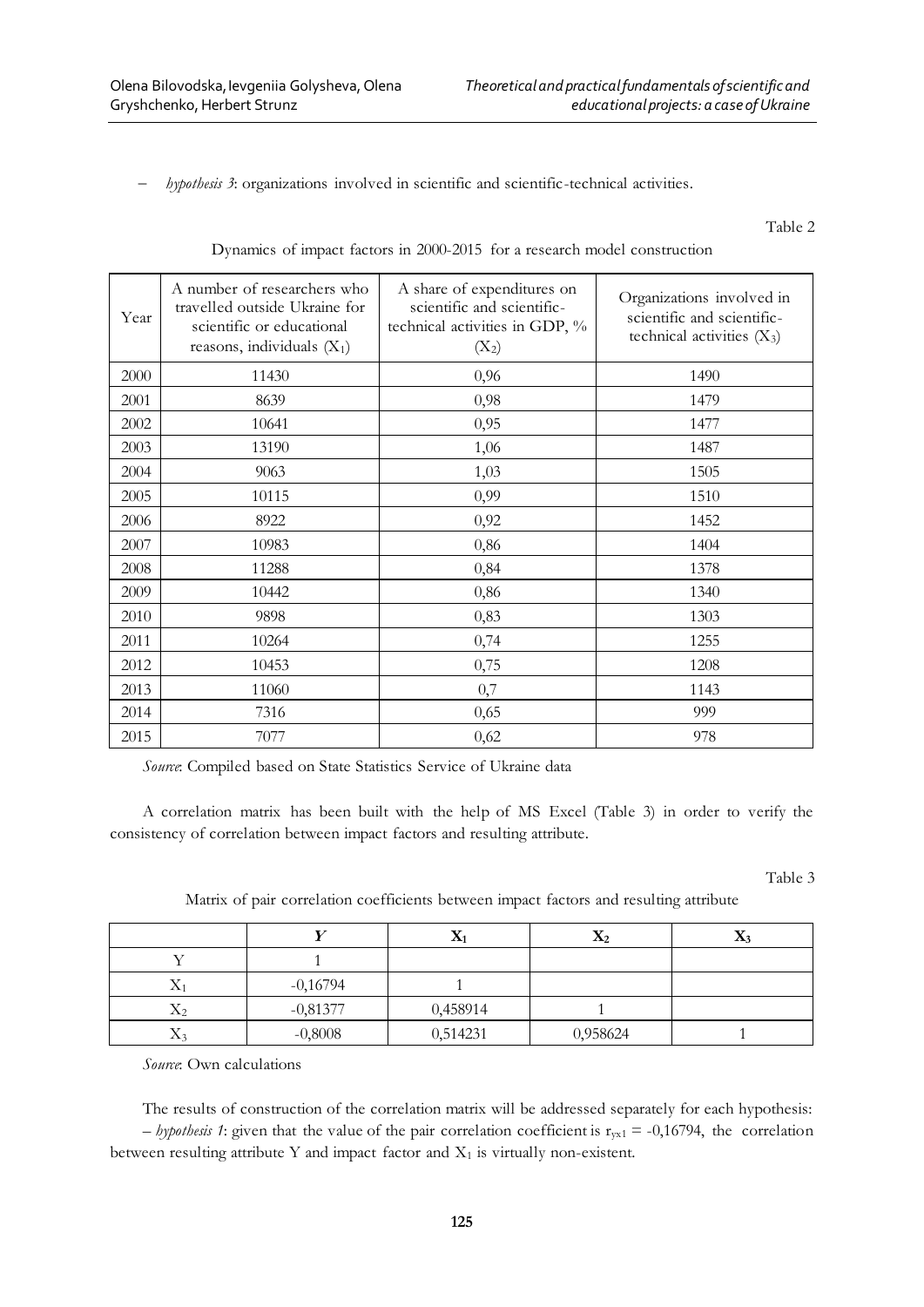This makes it possible to conclude that activity of international mobility of Ukrainian scientists doesn't influence the levels of international funding. A reason for this can be that Ukrainian researchers do not make efficient use of opportunities given by the programs of international mobility. But at the same time, this can be explained by development of information and communication technologies which make it possible to establish and maintain relationships without direct encounter. A week correlation can be also attributed to a difficult economic situation in Ukraine and people's income level in different years, considering that in most cases international mobility requires investment of participants' own funds. That is why this hypothesis requires an in-depth analysis taking into account the reasons for travelling and determining the results of international visits. Unfortunately, such statistics aren't being kept on a national scale, and statistics at the level of a separate scientific or educational establishment can't give representative results;

 $-$  *hypothesis* 2: absolute value of the pair correlation coefficient is  $r_{vx2} - 0.81377$  and it demonstrates a strong correlation between the resulting attribute Y and impact factor  $X_2$ . Nevertheless, the hypothesis of a direct connection between the levels of foreign funding of scientific and educational projects and government support of scientific activity doesn't get substantiated. Analysis shows that reducing a share of expenditures on scientific and scientific-technical activities in GDP, increases, in fact, the number of grants received from international funds. Decline in government funding stimulates Ukrainian researchers to search for financing sources abroad. Such cuts in government funding give short-term cost savings, but can cause irreversible consequences in the long run:

- the brain drain of scientists abroad where the work of Ukrainian experts will be valued. It should be noted that a share of executors of scientific and educational projects in Ukraine has been steadily decreasing, and in 2014 it amounted to 0,5% of employed population. At the same time the equivalent figure for EU 28 amounted to 1,1% in 2013;
- the problems that are relevant only for Ukrainian realities can stay outside the scope of the Ukrainian researchers' interests, since scientific and educational projects as part of international programs are directed mainly towards addressing the issues of international community;
- reduction of intellectual and tangible assets today can be difficult or impossible to recover in the future.

– *hypothesis 3*: analysis has also showed a strong correlation between the levels of foreign funding of scientific and educational projects and the number of organizations involved in scientific and scientific technical activities  $(r_{yx3} = -0,8008)$ . Nevertheless, the negative value of the pair correlation coefficient demonstrates an inverse relationship between the figures which disproves the hypothesis. In the authors' opinion, this can be explained by the natural selection in the difficult economic conditions, when weak scientific and educational establishments do not endure the fierce competition and are forced to cease their activities. It is possible that such a prospect is not a negative phenomenon, considering that budgetary and foreign funds won't be scattered, but will be accumulated for the implementation of ambitious and efficient projects.

It must be also noted that there is a significant directly proportional relationship between the levels of government funding and a number of organizations involved in scientific and educational activities. In the authors' opinion, reduction of such organizations is an obvious consequence of funding cuts (since the majority of scientific and educational establishments in Ukraine are state-owned). Such data only validates the conducted research.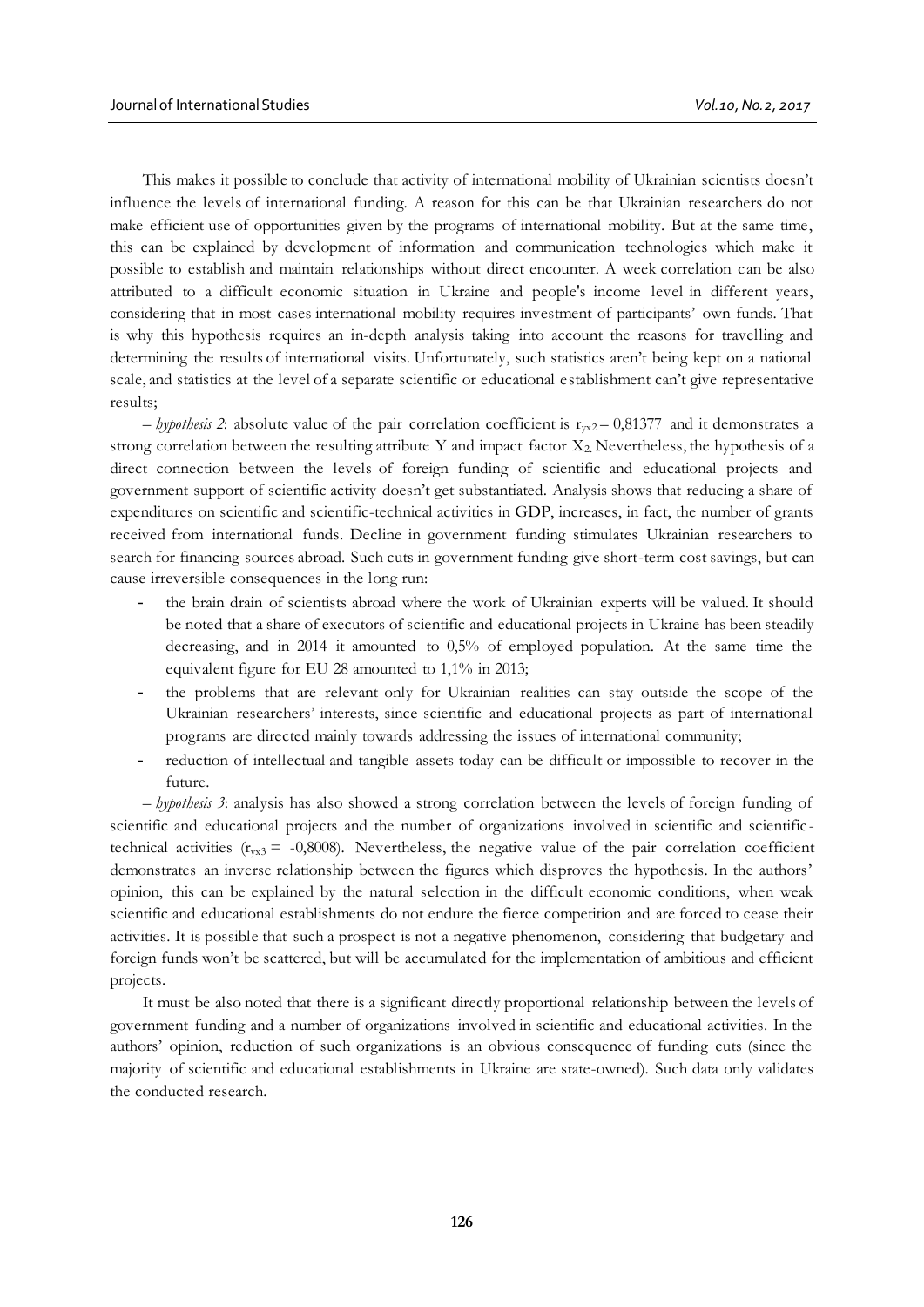# **4. SUMMARY AND CONCLUSIONS**

In this article are considered approach to defining a term 'project' and its key elements and practical aspects of projects financing in scientific and educational spheres. According to the results of the investigation the following authors' conclusions were introduced:

1) the deliverables of educational and scientific projects were detailed;

2) using the method of correlation analysis of the figures for the period 2000-2015, it was determined that activity of international mobility of Ukrainian scientists doesn't influence the levels of international funding;

3) the results of the conducted analysis have also showed that there is a strong inverse relationship between a number of grants for scientific research received from international funds and such factors as a share of expenditures on scientific and scientific-technical activities in GDP and a number of organizations involved in scientific and scientific-technical activities.

The results of the article may be a ground and a basis for project developers in education and science.

Taking into consideration the risks and high cost of projects, requirements of investors and project realization initiators to a data supply level of the business-planning process of projects constantly grow (Bogiv, 2012). It is important to mention that all the achievements point out the importance of further research and improvement of project management methods in various spheres. Further researches may also be aimed at levelling the risk assessment and the involvement of international partners in joint scientific and educational projects.

#### **REFERENCES**

- Association for Project Management. (2015). *What is project management?* Retrieved April 7, 2016, from <https://www.apm.org.uk/WhatIsPM>.
- Baguley, Ph. (2009). *Instant Manager: Project Management*. London: Hodder & Stoughton Ltd.
- Bogiv, Ya. S., Miroschenko, N. Yu., & Pauk, O. Ye. (2012). Information support of enterprises' innovative projects business planning: composite elements and features of their interaction. *Marketing and Management of Innovations, 4,* 193-202. Retrieved April 7, 2016, fro[m http://mmi.fem.sumdu.edu.ua/en/journals/2012/4/193-20](http://mmi.fem.sumdu.edu.ua/en/journals/2012/4/193-202)2.

Brandon, D. (2006). *Project Management for Modern Information Systems*. Hershey, PA: IRM Press.

- Bureau of Indian Standards. (2003). *IS/ ISO 10006:2003 Quality Management Systems – Guidelines for Quality Management in Projects [MSD 2: Quality Management].* New Delhi: Bureau of Indian Standards.
- Funtov, V. (2011). *Osnovy upravleniia proektami v kompanii*. Saint Petersburg: Piter.
- Gaupin, G., Knopfel, H, Morris, P., Motzel, E., & Pannenbacker, O. (1999). *ICB – IPMA Competence Baseline. Version 2.0.* Bremen: Eigenverlag.
- Kovaliov, S. (2003). Proekty sovershenstovaniia i razvitiia deiatelnosti predpriiatiia iniciaciia I panirovanie shag za shagom. *Konsultant directora*, 21. Retrieved April 7, 2016, fro[m http://www.betec.ru/index.php?id=6&sid=1](http://www.betec.ru/index.php?id=6&sid=18)8.

Maliuk, V., & Nemchyn, A. (2008). *Proizvodstvennyi menedzhment*. Saint Petersburg: Piter.

Manning, S. (2008). Embedding projects in multiple contexts – a structuration perspective. *International Journal of Project Management, 26,* 30-37. doi:10.1016/j.ijproman.2007.08.012.

Official website of State Statistics Service of Ukraine. Retrieved May 13, 2017, fro[m http://www.ukrstat.gov.u](http://www.ukrstat.gov.ua/)a.

- Project Management Institute. (2004). *A Guide to the Project Management Body of Knowledge* (3rd ed.). Newtown Square, PA: Project Management Institute, Inc.
- Project Management Institute. (2013). *A Guide to the Project Management Body of Knowledge* (5th ed.). Newtown Square, PA: Project Management Institute, Inc.

Raisberg, B., & Lozovskii, L. (2008). *Slovar soremennyh ekonomicheskih terminov*. Moscow: Airis-press.

Tarasiuk, G. (2006). *Upravlinnia proektamy*. Kyiv: Karavela.